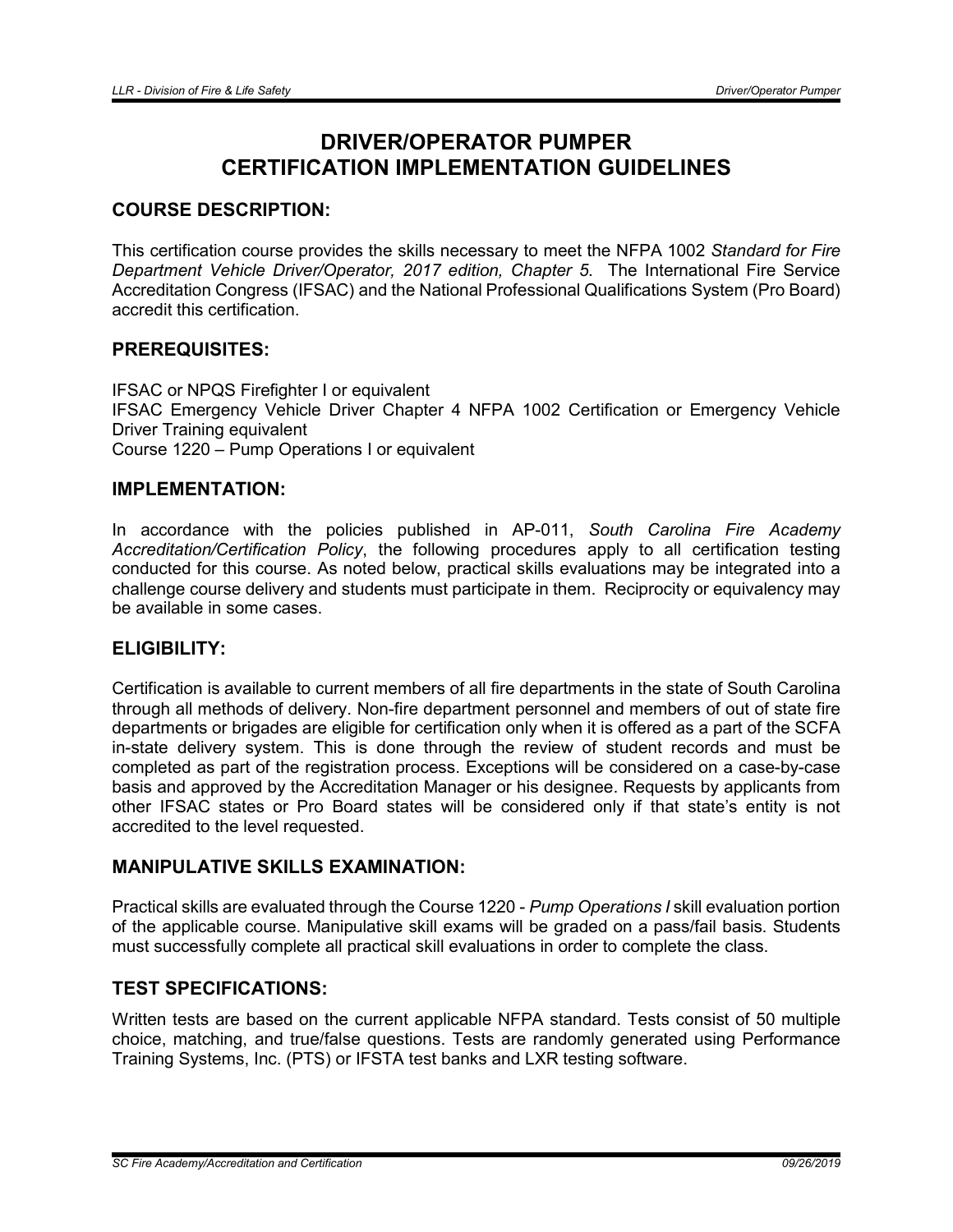## WRITTEN EXAMINATION:

Cognitive certification exams for this level are offered independently of training programs. Students must meet eligibility requirements.

Tests are offered at various locations and dates throughout the state. Cognitive testing will also be available following the completion of the skill testing with the Challenge Process.

Cognitive or knowledge examinations shall be graded with a minimum score of 70% required for successful completion.

Test proctor selection will be limited to either full-time faculty or Instructors having test proctor or lead evaluator status. Except as allowed by policy the test proctor cannot have taught in the course being evaluated.

Cognitive or knowledge exams will be conducted in accordance with specific testing procedures.

### Study Reference List

The following is a list of texts that may be referenced in preparation for testing:

NFPA 1002, *Standard for Fire Apparatus Driver/Operator Professional Qualifications*, *2017 Edition* IFSTA, *Pumping and Aerial Apparatus Driver/Operator Handbook*, *3rd Edition*

## ORAL EXAMINATIONS:

Participants shall make the request for oral examination prior to date of the exam to the course coordinator or regional office. Oral testing shall be administered in accordance with prescribed policy.

## RECORD KEEPING AND DOCUMENTATION:

The lead evaluator or exam proctor will be responsible for returning the completed course paperwork and/or test package to their regional office or course coordinator within (5) working days after the exam date.

### APPEALS:

A participant may exercise his/her appeal rights under the following conditions:

- Non-compliance to written testing procedures and policies.
- Validity of test questions or answers.
- Discrimination.

Participants must make appeal request in writing to the Accreditation Manager within 30 calendar days of the date of the alleged occurrence.

The South Carolina Fire Academy shall follow all appeal policies as published in AP-011, the *South Carolina Fire Academy Accreditation/Certification Policy*.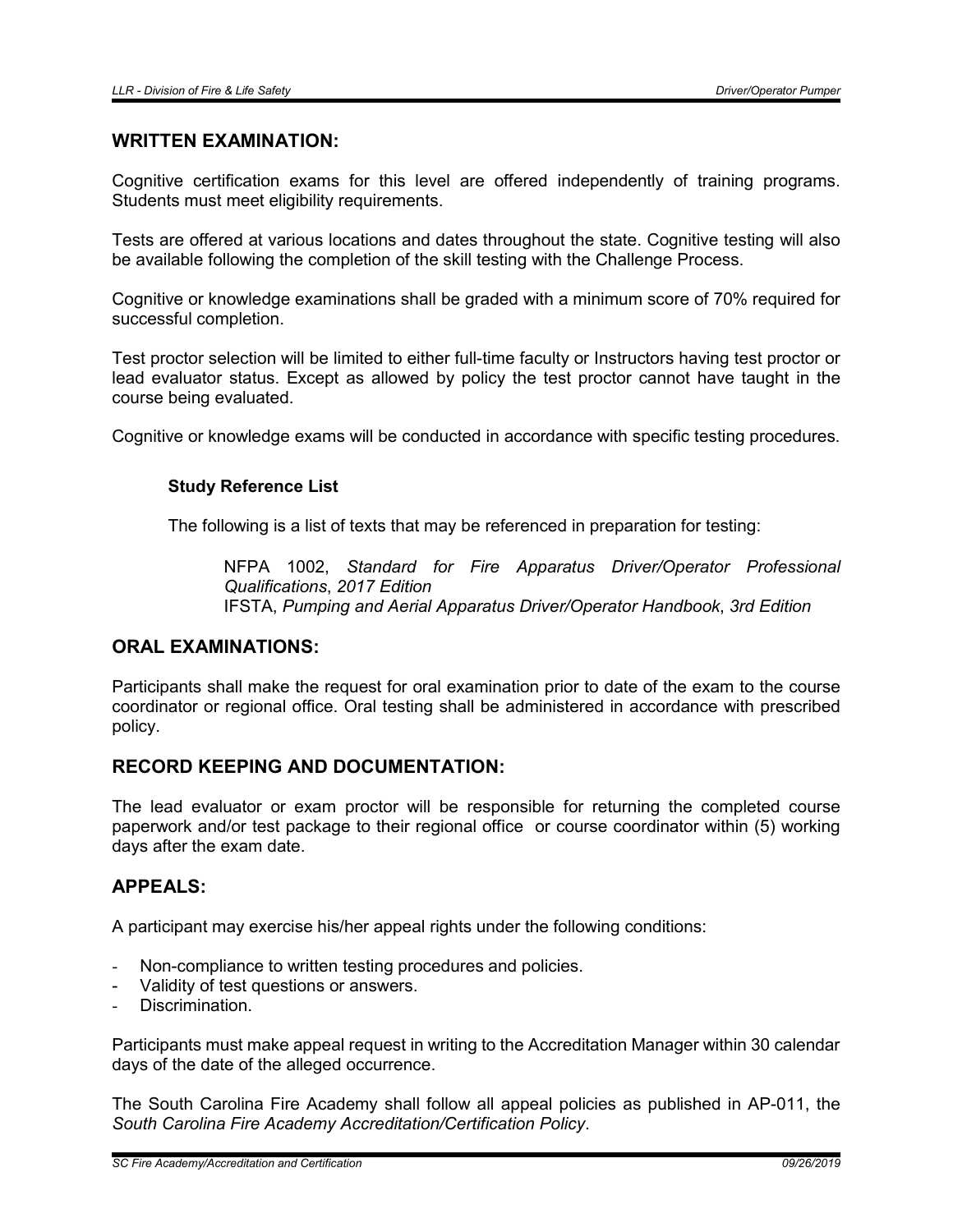# RETESTING:

This policy pertains to all cognitive and manipulative examinations administered by the South Carolina Fire Academy including Fire Service Professional Qualification accredited level examinations, with the exception of the SCFA 1211 Class "E" Driver Examination, which will be governed by the South Carolina Department of Motor Vehicles Classified E & F License Third Party Tester's Safety Officer Manual for the South Carolina Fire Academy.

Individuals failing to obtain the required minimum score will be allowed two retest opportunities for each type of cognitive exam. For cognitive exams an immediate retest opportunity will be given, no sooner than one day after the original test failure, at the next available testing date, and no later than 120 days after the original test failure.

Students failing to obtain the required minimum score on the immediate retest opportunity shall be allowed a second retest opportunity a minimum of 30 days after the immediate retest opportunity. This will allow remediation and additional study. The first retest must be at least one day from the original test failure but no more than 120 days after the original test failure and the second retest, if needed, must be given 30 days from the immediate retest, but no later than 120 days after the original test failure.

Students failing to obtain the required minimum score on the second retest opportunity will be allowed to appeal to the Accreditation Manager if the student feels the testing environment was not adequate or some type of external problem contributed to a failure on the retest. The decision of the Accreditation Manager is final on the appeal. If a third retest opportunity is granted through an appeal it can be taken no sooner than one day after the appeal approval, at the next available testing date, and no later than 120 days after the original test failure.

The entire retesting time period, to include the appeal process, shall take no longer than 120 days. Failure of the cognitive testing process will require the course of instruction to be repeated. Any retest must be completed at a time convenient with the course schedule, but the number of retests will be the same.

Should an individual fail to earn a passing grade on a manipulative skill on the first attempt, he/she is eligible for an immediate second attempt on that skill. In accordance with Section 6.3.2 a third attempt can be approved by the Lead Evaluator if 50% or greater of the skill steps were completed in a satisfactory manner on the first and second attempts. Note: Any failed attempt caused by a failure of a Critical Skill Step will automatically eliminate the third attempt consideration. This must be done with no coaching from the evaluator. The students can be told what steps they failed and only that.

A student that fails their first testing opportunity (up to three attempts) is eligible for an immediate retesting opportunity (consisting of up to three attempts) in accordance with the procedure outlined above, during the next available testing date. Under circumstances requiring a different skill selection (i.e. limited resources) the Accreditation Manager or designee may select an alternative skill of equal level and difficulty.

A student who fails their immediate retesting opportunity (up to three attempts) is eligible for a second retesting opportunity (consisting of up to three attempts) in accordance with the procedure outlined above a minimum of 30 days after the immediate retest opportunity, but no later than